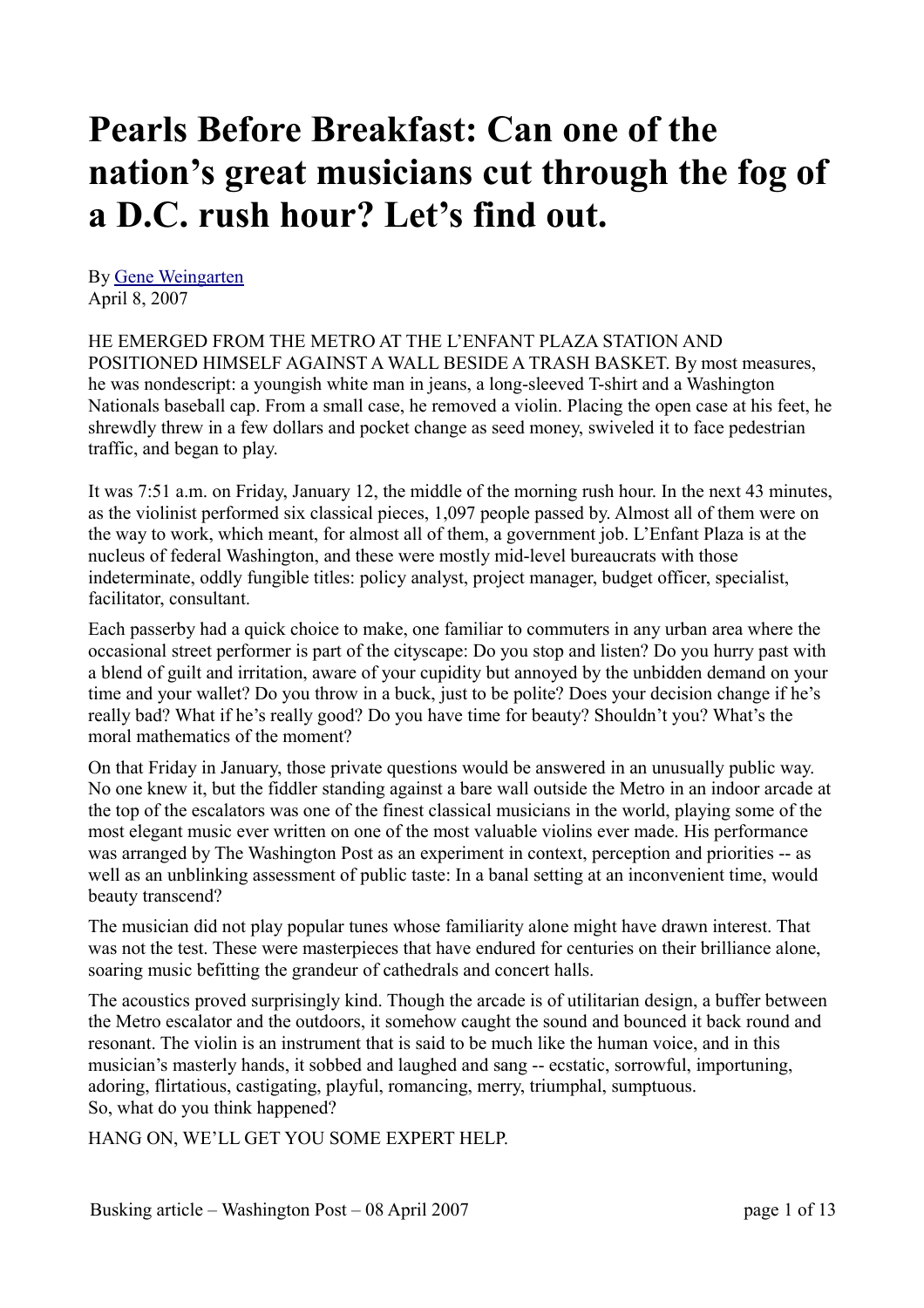Leonard Slatkin, music director of the National Symphony Orchestra, was asked the same question. What did he think would occur, hypothetically, if one of the world's great violinists had performed incognito before a traveling rush-hour audience of 1,000-odd people?

"Let's assume," Slatkin said, "that he is not recognized and just taken for granted as a street musician . . . Still, I don't think that if he's really good, he's going to go unnoticed. He'd get a larger audience in Europe . . . but, okay, out of 1,000 people, my guess is there might be 35 or 40 who will recognize the quality for what it is. Maybe 75 to 100 will stop and spend some time listening."

So, a crowd would gather?

"Oh, yes."

And how much will he make?

"About \$150."

Thanks, Maestro. As it happens, this is not hypothetical. It really happened.

"How'd I do?"

We'll tell you in a minute.

"Well, who was the musician?"

Joshua Bell.

"NO!!!"

A onetime child prodigy, at 39 Joshua Bell has arrived as an internationally acclaimed virtuoso. Three days before he appeared at the Metro station, Bell had filled the house at Boston's stately Symphony Hall, where merely pretty good seats went for \$100. Two weeks later, at the Music Center at Strathmore, in North Bethesda, he would play to a standing-room-only audience so respectful of his artistry that they stifled their coughs until the silence between movements. But on that Friday in January, Joshua Bell was just another mendicant, competing for the attention of busy people on their way to work.

Bell was first pitched this idea shortly before Christmas, over coffee at a sandwich shop on Capitol Hill. A New Yorker, he was in town to perform at the Library of Congress and to visit the library's vaults to examine an unusual treasure: an 18th-century violin that once belonged to the great Austrian-born virtuoso and composer Fritz Kreisler. The curators invited Bell to play it; good sound, still.

"Here's what I'm thinking," Bell confided, as he sipped his coffee. "I'm thinking that I could do a tour where I'd play Kreisler's music . . ."

He smiled.

". . . on Kreisler's violin."

It was a snazzy, sequined idea -- part inspiration and part gimmick -- and it was typical of Bell, who has unapologetically embraced showmanship even as his concert career has become more and more august. He's soloed with the finest orchestras here and abroad, but he's also appeared on "Sesame Street," done late-night talk TV and performed in feature films. That was Bell playing the soundtrack on the 1998 movie "The Red Violin." (He body-doubled, too, playing to a naked Greta Scacchi.) As composer John Corigliano accepted the Oscar for Best Original Dramatic Score, he credited Bell, who, he said, "plays like a god."

When Bell was asked if he'd be willing to don street clothes and perform at rush hour, he said:

"Uh, a stunt?"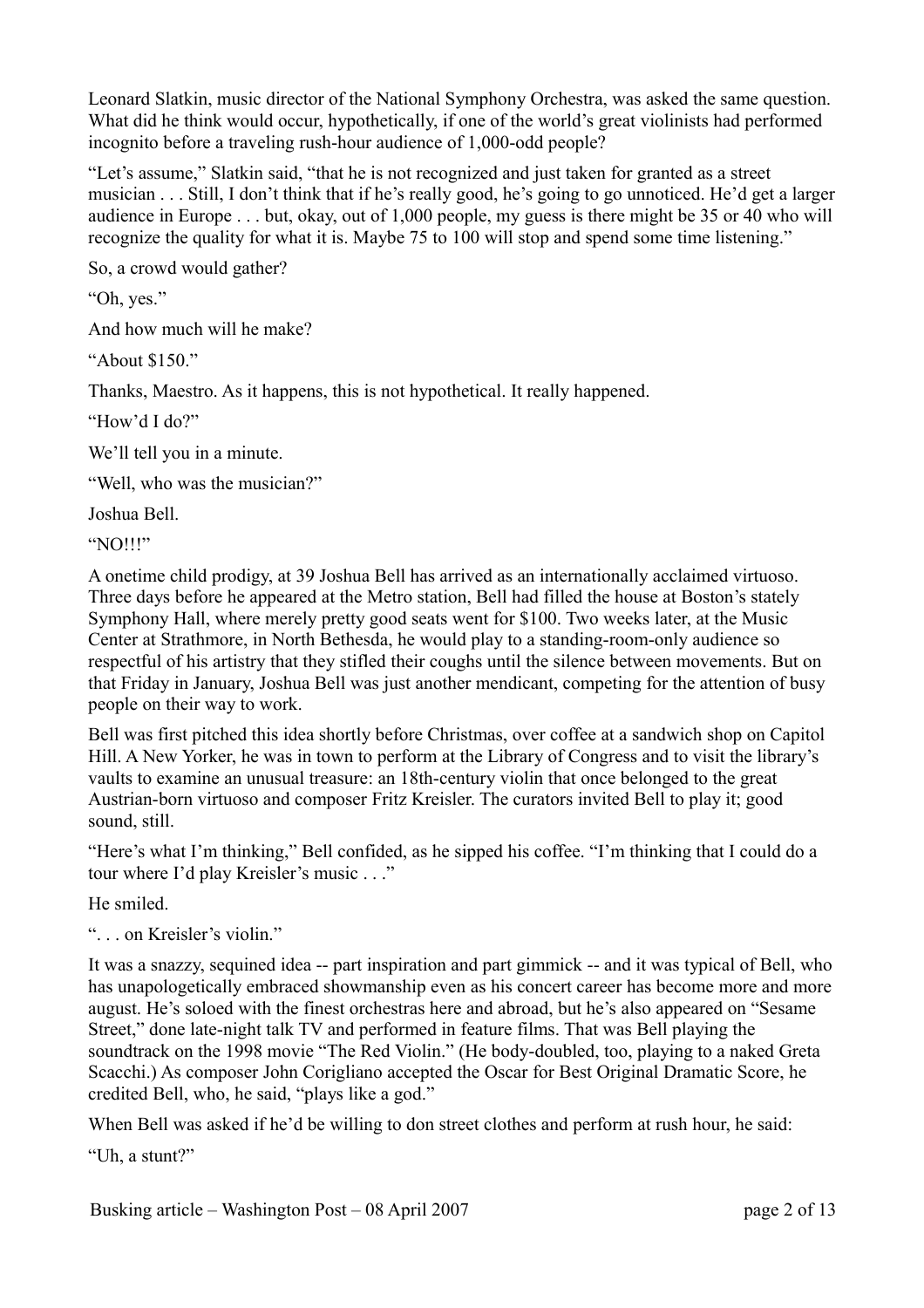Well, yes. A stunt. Would he think it . . . unseemly?

Bell drained his cup. "Sounds like fun," he said.

Bell's a heartthrob. Tall and handsome, he's got a Donny Osmond-like dose of the cutes, and, onstage, cute elides into hott. When he performs, he is usually the only man under the lights who is not in white tie and tails -- he walks out to a standing O, looking like Zorro, in black pants and an untucked black dress shirt, shirttail dangling. That cute Beatles-style mop top is also a strategic asset: Because his technique is full of body -- athletic and passionate -- he's almost dancing with the instrument, and his hair flies.

He's single and straight, a fact not lost on some of his fans. In Boston, as he performed Max Bruch's dour Violin Concerto in G Minor, the very few young women in the audience nearly disappeared in the deep sea of silver heads. But seemingly every single one of them -- a distillate of the young and pretty -- coalesced at the stage door after the performance, seeking an autograph. It's like that always, with Bell.

Bell's been accepting over-the-top accolades since puberty: Interview magazine once said his playing "does nothing less than tell human beings why they bother to live." He's learned to field these things graciously, with a bashful duck of the head and a modified "pshaw."

For this incognito performance, Bell had only one condition for participating. The event had been described to him as a test of whether, in an incongruous context, ordinary people would recognize genius. His condition: "I'm not comfortable if you call this genius." "Genius" is an overused word, he said: It can be applied to some of the composers whose work he plays, but not to him. His skills are largely interpretive, he said, and to imply otherwise would be unseemly and inaccurate.

It was an interesting request, and under the circumstances, one that will be honored. The word will not again appear in this article.

It would be breaking no rules, however, to note that the term in question, particularly as applied in the field of music, refers to a congenital brilliance -- an elite, innate, preternatural ability that manifests itself early, and often in dramatic fashion.

One biographically intriguing fact about Bell is that he got his first music lessons when he was a 4 year-old in Bloomington, Ind. His parents, both psychologists, decided formal training might be a good idea after they saw that their son had strung rubber bands across his dresser drawers and was replicating classical tunes by ear, moving drawers in and out to vary the pitch.

TO GET TO THE METRO FROM HIS HOTEL, a distance of three blocks, Bell took a taxi. He's neither lame nor lazy: He did it for his violin.

Bell always performs on the same instrument, and he ruled out using another for this gig. Called the Gibson ex Huberman, it was handcrafted in 1713 by Antonio Stradivari during the Italian master's "golden period," toward the end of his career, when he had access to the finest spruce, maple and willow, and when his technique had been refined to perfection.

"Our knowledge of acoustics is still incomplete," Bell said, "but he, he just . . . *knew*."

Bell doesn't mention Stradivari by name. Just "he." When the violinist shows his Strad to people, he holds the instrument gingerly by its neck, resting it on a knee. "He made this to perfect thickness at all parts," Bell says, pivoting it. "If you shaved off a millimeter of wood at any point, it would totally imbalance the sound." No violins sound as wonderful as Strads from the 1710s, still.

The front of Bell's violin is in nearly perfect condition, with a deep, rich grain and luster. The back is a mess, its dark reddish finish bleeding away into a flatter, lighter shade and finally, in one section, to bare wood.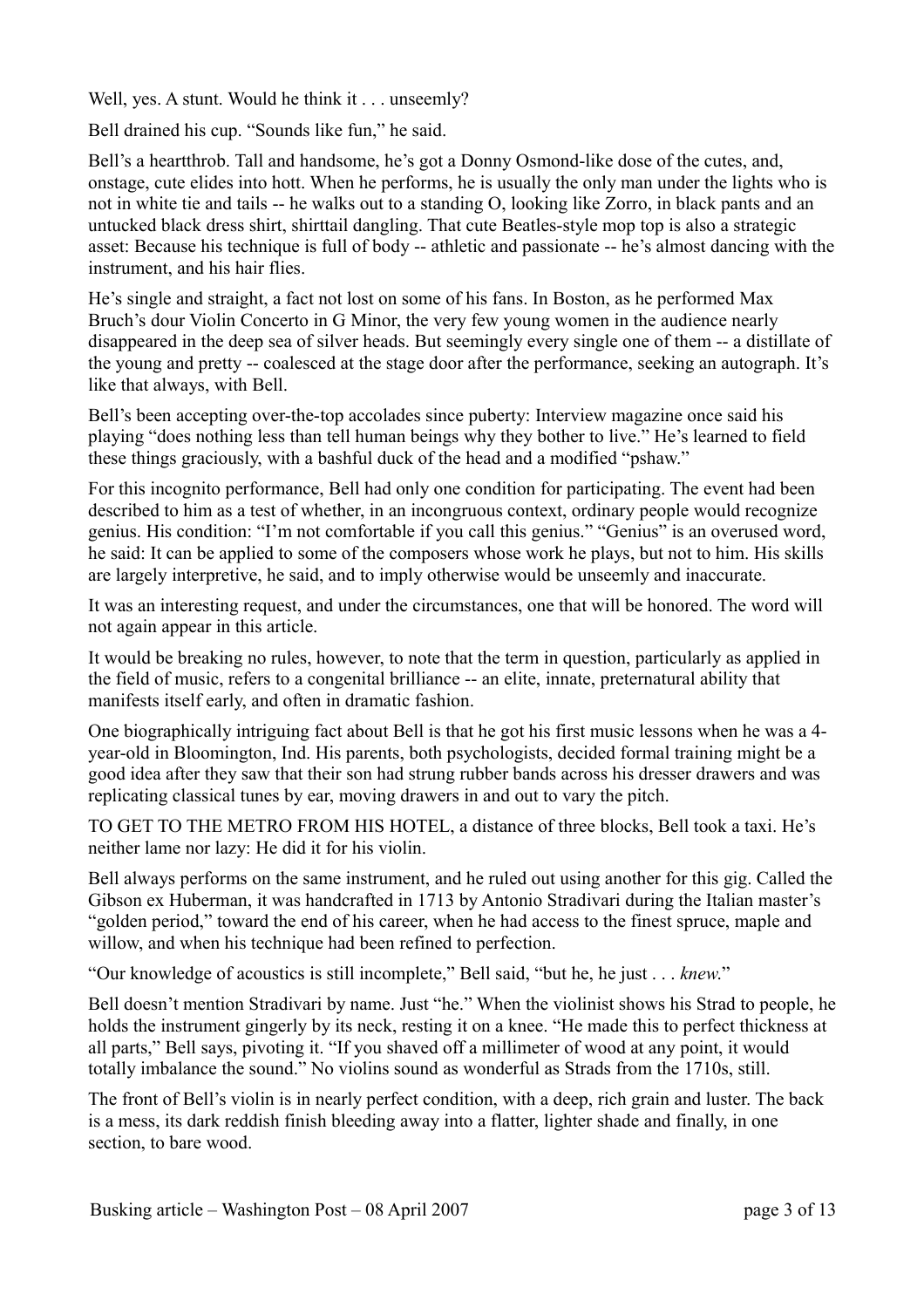"This has never been refinished," Bell said. "That's his original varnish. People attribute aspects of the sound to the varnish. Each maker had his own secret formula." Stradivari is thought to have made his from an ingeniously balanced cocktail of honey, egg whites and gum arabic from sub-Saharan trees.

Like the instrument in "The Red Violin," this one has a past filled with mystery and malice. Twice, it was stolen from its illustrious prior owner, the Polish virtuoso Bronislaw Huberman. The first time, in 1919, it disappeared from Huberman's hotel room in Vienna but was quickly returned. The second time, nearly 20 years later, it was pinched from his dressing room in Carnegie Hall. He never got it back. It was not until 1985 that the thief -- a minor New York violinist -- made a deathbed confession to his wife, and produced the instrument.

Bell bought it a few years ago. He had to sell his own Strad and borrow much of the rest. The price tag was reported to be about \$3.5 million.

All of which is a long explanation for why, in the early morning chill of a day in January, Josh Bell took a three-block cab ride to the Orange Line, and rode one stop to L'Enfant.

AS METRO STATIONS GO, L'ENFANT PLAZA IS MORE PLEBEIAN THAN MOST. Even before you arrive, it gets no respect. Metro conductors never seem to get it right: "Leh-fahn." "Layfont." "El'phant."

At the top of the escalators are a shoeshine stand and a busy kiosk that sells newspapers, lottery tickets and a wallfull of magazines with titles such as Mammazons and Girls of Barely Legal. The skin mags move, but it's that lottery ticket dispenser that stays the busiest, with customers queuing up for Daily 6 lotto and Powerball and the ultimate suckers' bait, those pamphlets that sell random number combinations purporting to be "hot." They sell briskly. There's also a quick-check machine to slide in your lotto ticket, post-drawing, to see if you've won. Beneath it is a forlorn pile of crumpled slips.

On Friday, January 12, the people waiting in the lottery line looking for a long shot would get a lucky break -- a free, close-up ticket to a concert by one of the world's most famous musicians - but only if they were of a mind to take note.

Bell decided to begin with "Chaconne" from Johann Sebastian Bach's Partita No. 2 in D Minor. Bell calls it "not just one of the greatest pieces of music ever written, but one of the greatest achievements of any man in history. It's a spiritually powerful piece, emotionally powerful, structurally perfect. Plus, it was written for a solo violin, so I won't be cheating with some halfassed version"

Bell didn't say it, but Bach's "Chaconne" is also considered one of the most difficult violin pieces to master. Many try; few succeed. It's exhaustingly long -- 14 minutes -- and consists entirely of a single, succinct musical progression repeated in dozens of variations to create a dauntingly complex architecture of sound. Composed around 1720, on the eve of the European Enlightenment, it is said to be a celebration of the breadth of human possibility.

If Bell's encomium to "Chaconne" seems overly effusive, consider this from the 19th-century composer Johannes Brahms, in a letter to Clara Schumann: "On one stave, for a small instrument, the man writes a whole world of the deepest thoughts and most powerful feelings. If I imagined that I could have created, even conceived the piece, I am quite certain that the excess of excitement and earth-shattering experience would have driven me out of my mind."

So, that's the piece Bell started with.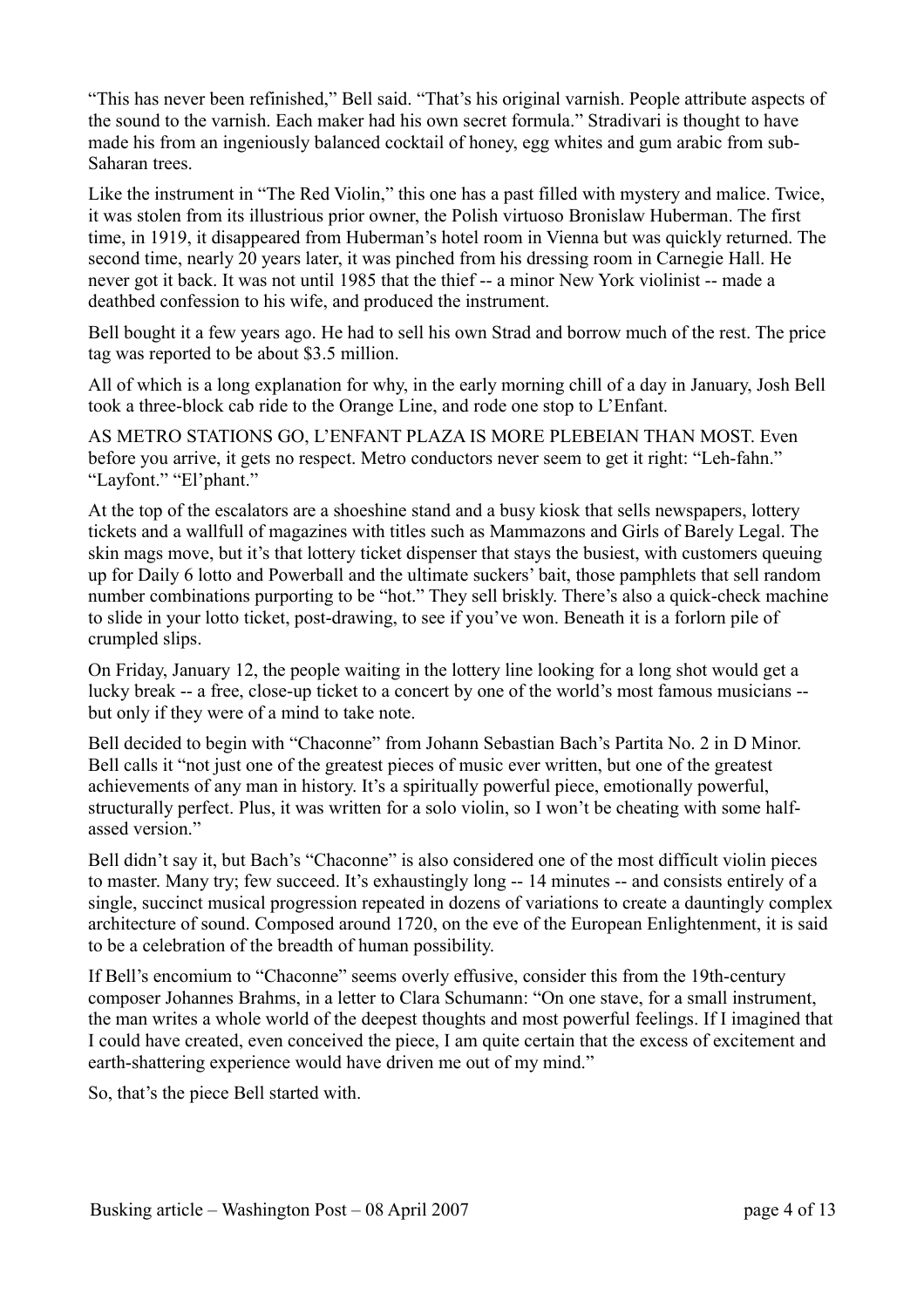He'd clearly meant it when he promised not to cheap out this performance: He played with acrobatic enthusiasm, his body leaning into the music and arching on tiptoes at the high notes. The sound was nearly symphonic, carrying to all parts of the homely arcade as the pedestrian traffic filed past.

Three minutes went by before *something* happened. Sixty-three people had already passed when, finally, there was a breakthrough of sorts. A middle-age man altered his gait for a split second, turning his head to notice that there seemed to be some guy playing music. Yes, the man kept walking, but it was something.

A half-minute later, Bell got his first donation. A woman threw in a buck and scooted off. It was not until six minutes into the performance that someone actually stood against a wall, and listened.

Things never got much better. In the three-quarters of an hour that Joshua Bell played, seven people stopped what they were doing to hang around and take in the performance, at least for a minute. Twenty-seven gave money, most of them on the run -- for a total of \$32 and change. That leaves the 1,070 people who hurried by, oblivious, many only three feet away, few even turning to look.

No, Mr. Slatkin, there was never a crowd, not even for a second.

It was all videotaped by a hidden camera. You can play the recording once or 15 times, and it never gets any easier to watch. Try speeding it up, and it becomes one of those herky-jerky World War Iera silent newsreels. The people scurry by in comical little hops and starts, cups of coffee in their hands, cellphones at their ears, ID tags slapping at their bellies, a grim *danse macabre* to indifference, inertia and the dingy, gray rush of modernity.

Even at this accelerated pace, though, the fiddler's movements remain fluid and graceful; he seems so apart from his audience -- unseen, unheard, otherworldly -- that you find yourself thinking that he's not really there. A ghost.

Only then do you see it: He is the one who is real. They are the ghosts.

IF A GREAT MUSICIAN PLAYS GREAT MUSIC BUT NO ONE HEARS . . . WAS HE REALLY ANY GOOD?

It's an old epistemological debate, older, actually, than the koan about the tree in the forest. Plato weighed in on it, and philosophers for two millennia afterward: What is beauty? Is it a measurable fact (Gottfried Leibniz), or merely an opinion (David Hume), or is it a little of each, colored by the immediate state of mind of the observer (Immanuel Kant)?

We'll go with Kant, because he's obviously right, and because he brings us pretty directly to Joshua Bell, sitting there in a hotel restaurant, picking at his breakfast, wryly trying to figure out what the hell had just happened back there at the Metro.

"At the beginning," Bell says, "I was just concentrating on playing the music. I wasn't really watching what was happening around me . . ."

Playing the violin looks all-consuming, mentally and physically, but Bell says that for him the mechanics of it are partly second nature, cemented by practice and muscle memory: It's like a juggler, he says, who can keep those balls in play while interacting with a crowd. What he's mostly thinking about as he plays, Bell says, is capturing emotion as a narrative: "When you play a violin piece, you are a storyteller, and you're telling a story."

With "Chaconne," the opening is filled with a building sense of awe. That kept him busy for a while. Eventually, though, he began to steal a sidelong glance.

"It was a strange feeling, that people were actually, ah . . ."

The word doesn't come easily.

Busking article – Washington Post – 08 April 2007 page 5 of 13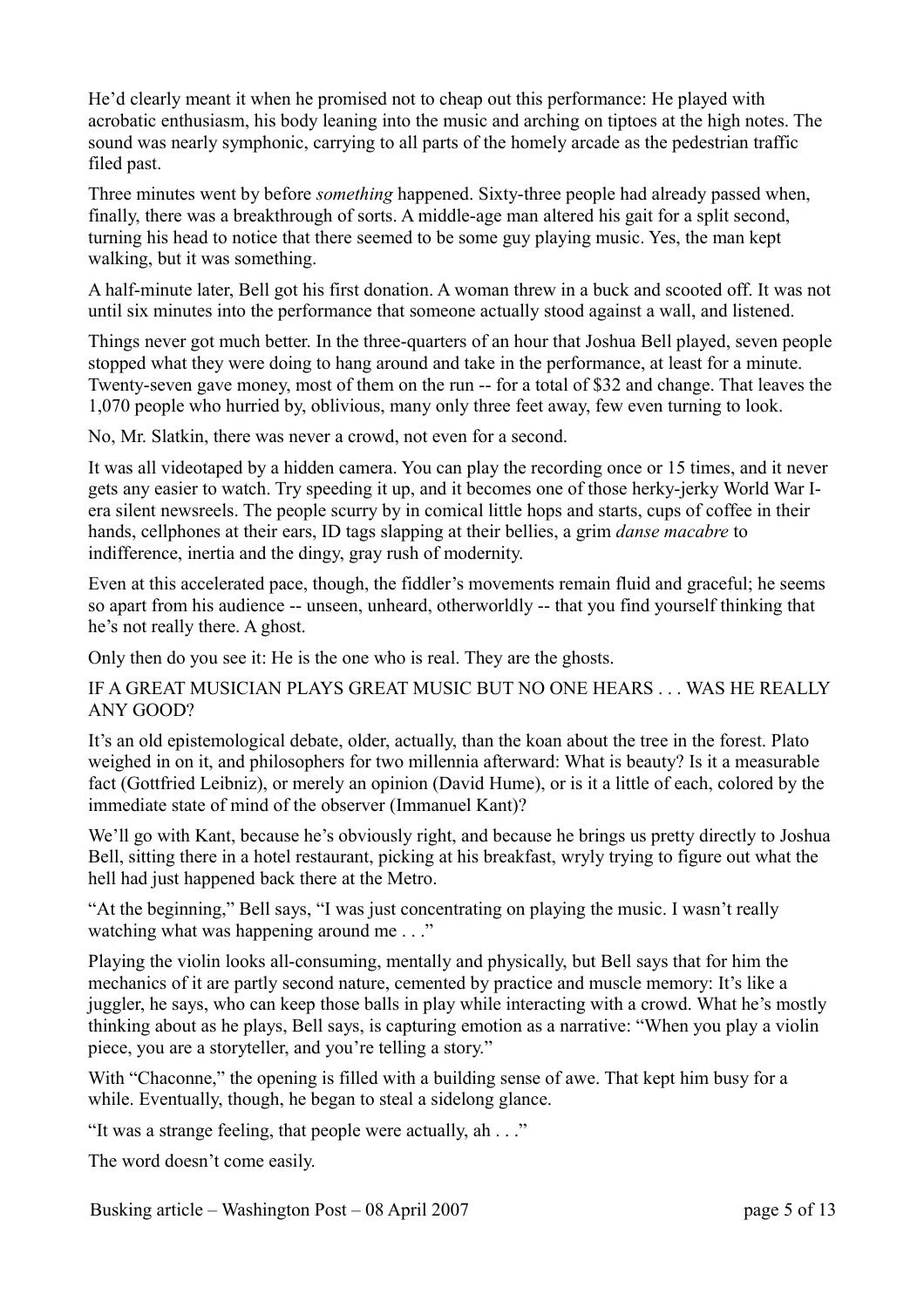". . . *ignoring* me."

Bell is laughing. It's at himself.

"At a music hall, I'll get upset if someone coughs or if someone's cellphone goes off. But here, my expectations quickly diminished. I started to appreciate any acknowledgment, even a slight glance up. I was oddly grateful when someone threw in a dollar instead of change." This is from a man whose talents can command \$1,000 a minute.

Before he began, Bell hadn't known what to expect. What he does know is that, for some reason, he was nervous.

"It wasn't exactly stage fright, but there were butterflies," he says. "I was stressing a little."

Bell has played, literally, before crowned heads of Europe. Why the anxiety at the Washington Metro?

"When you play for ticket-holders," Bell explains, "you are already validated. I have no sense that I need to be accepted. I'm already accepted. Here, there was this thought: *What if they don't like me? What if they resent my presence . . ."*

He was, in short, art without a frame. Which, it turns out, may have a lot to do with what happened -- or, more precisely, what didn't happen -- on January 12.

MARK LEITHAUSER HAS HELD IN HIS HANDS MORE GREAT WORKS OF ART THAN ANY KING OR POPE OR MEDICI EVER DID. A senior curator at the National Gallery, he oversees the framing of the paintings. Leithauser thinks he has some idea of what happened at that Metro station.

"Let's say I took one of our more abstract masterpieces, say an Ellsworth Kelly, and removed it from its frame, marched it down the 52 steps that people walk up to get to the National Gallery, past the giant columns, and brought it into a restaurant. It's a \$5 million painting. And it's one of those restaurants where there are pieces of original art for sale, by some industrious kids from the Corcoran School, and I hang that Kelly on the wall with a price tag of \$150. No one is going to notice it. An art curator might look up and say: 'Hey, that looks a little like an Ellsworth Kelly. Please pass the salt.'"

Leithauser's point is that we shouldn't be too ready to label the Metro passersby unsophisticated boobs. Context matters.

Kant said the same thing. He took beauty seriously: In his Critique of Aesthetic Judgment, Kant argued that one's ability to appreciate beauty is related to one's ability to make moral judgments. But there was a caveat. Paul Guyer of the University of Pennsylvania, one of America's most prominent Kantian scholars, says the 18th-century German philosopher felt that to properly appreciate beauty, the viewing conditions must be optimal.

"Optimal," Guyer said, "doesn't mean heading to work, focusing on your report to the boss, maybe your shoes don't fit right."

So, if Kant had been at the Metro watching as Joshua Bell play to a thousand unimpressed passersby?

"He would have inferred about them," Guyer said, "absolutely nothing."

And that's that.

Except it isn't. To really understand what happened, you have to rewind that video and play it back from the beginning, from the moment Bell's bow first touched the strings.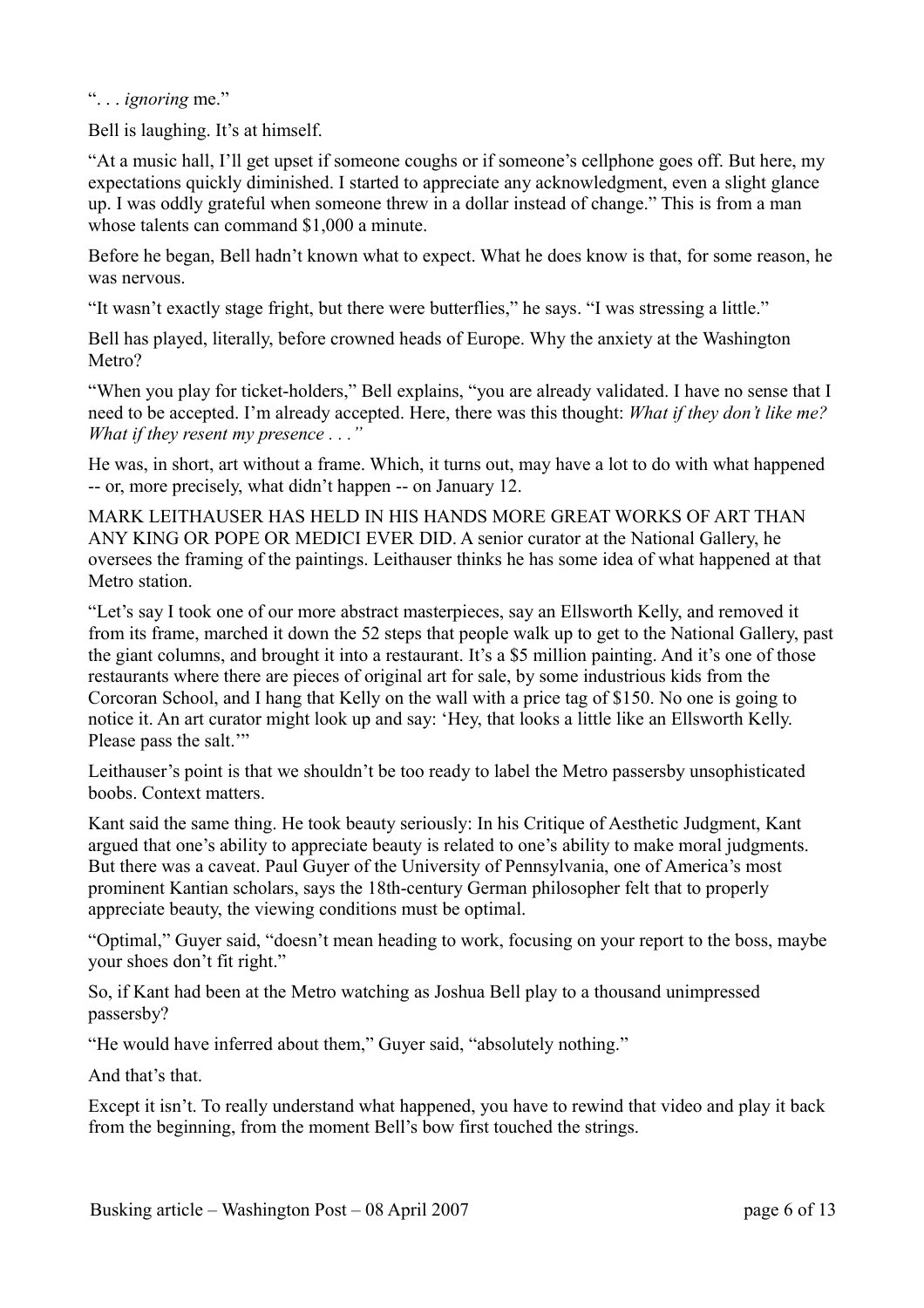White guy, khakis, leather jacket, briefcase. Early 30s. John David Mortensen is on the final leg of his daily bus-to-Metro commute from Reston. He's heading up the escalator. It's a long ride -- 1 minute and 15 seconds if you don't walk. So, like most everyone who passes Bell this day, Mortensen gets a good earful of music before he has his first look at the musician. Like most of them, he notes that it sounds pretty good. But like very few of them, when he gets to the top, he doesn't race past as though Bell were some nuisance to be avoided. Mortensen is that first person to stop, that guy at the six-minute mark.

It's not that he has nothing else to do. He's a project manager for an international program at the Department of Energy; on this day, Mortensen has to participate in a monthly budget exercise, not the most exciting part of his job: "You review the past month's expenditures," he says, "forecast spending for the next month, if you have X dollars, where will it go, that sort of thing."

On the video, you can see Mortensen get off the escalator and look around. He locates the violinist, stops, walks away but then is drawn back. He checks the time on his cellphone -- he's three minutes early for work -- then settles against a wall to listen.

Mortensen doesn't know classical music at all; classic rock is as close as he comes. But there's something about what he's hearing that he really likes.

As it happens, he's arrived at the moment that Bell slides into the second section of "Chaconne." ("It's the point," Bell says, "where it moves from a darker, minor key into a major key. There's a religious, exalted feeling to it.") The violinist's bow begins to dance; the music becomes upbeat, playful, theatrical, big.

Mortensen doesn't know about major or minor keys: "Whatever it was," he says, "it made me feel at peace."

So, for the first time in his life, Mortensen lingers to listen to a street musician. He stays his allotted three minutes as 94 more people pass briskly by. When he leaves to help plan contingency budgets for the Department of Energy, there's another first. For the first time in his life, not quite knowing what had just happened but sensing it was special, John David Mortensen gives a street musician money.

THERE ARE SIX MOMENTS IN THE VIDEO THAT BELL FINDS PARTICULARLY PAINFUL TO RELIVE: "The awkward times," he calls them. It's what happens right after each piece ends: nothing. The music stops. The same people who hadn't noticed him playing don't notice that he has finished. No applause, no acknowledgment. So Bell just saws out a small, nervous chord -- the embarrassed musician's equivalent of, "Er, okay, moving right along . . ." -- and begins the next piece.

After "Chaconne," it is Franz Schubert's "Ave Maria," which surprised some music critics when it debuted in 1825: Schubert seldom showed religious feeling in his compositions, yet "Ave Maria" is a breathtaking work of adoration of the Virgin Mary. What was with the sudden piety? Schubert dryly answered: "I think this is due to the fact that I never forced devotion in myself and never compose hymns or prayers of that kind unless it overcomes me unawares; but then it is usually the right and true devotion." This musical prayer became among the most familiar and enduring religious pieces in history.

A couple of minutes into it, something revealing happens. A woman and her preschooler emerge from the escalator. The woman is walking briskly and, therefore, so is the child. She's got his hand.

"I had a time crunch," recalls Sheron Parker, an IT director for a federal agency. "I had an 8:30 training class, and first I had to rush Evvie off to his teacher, then rush back to work, then to the training facility in the basement."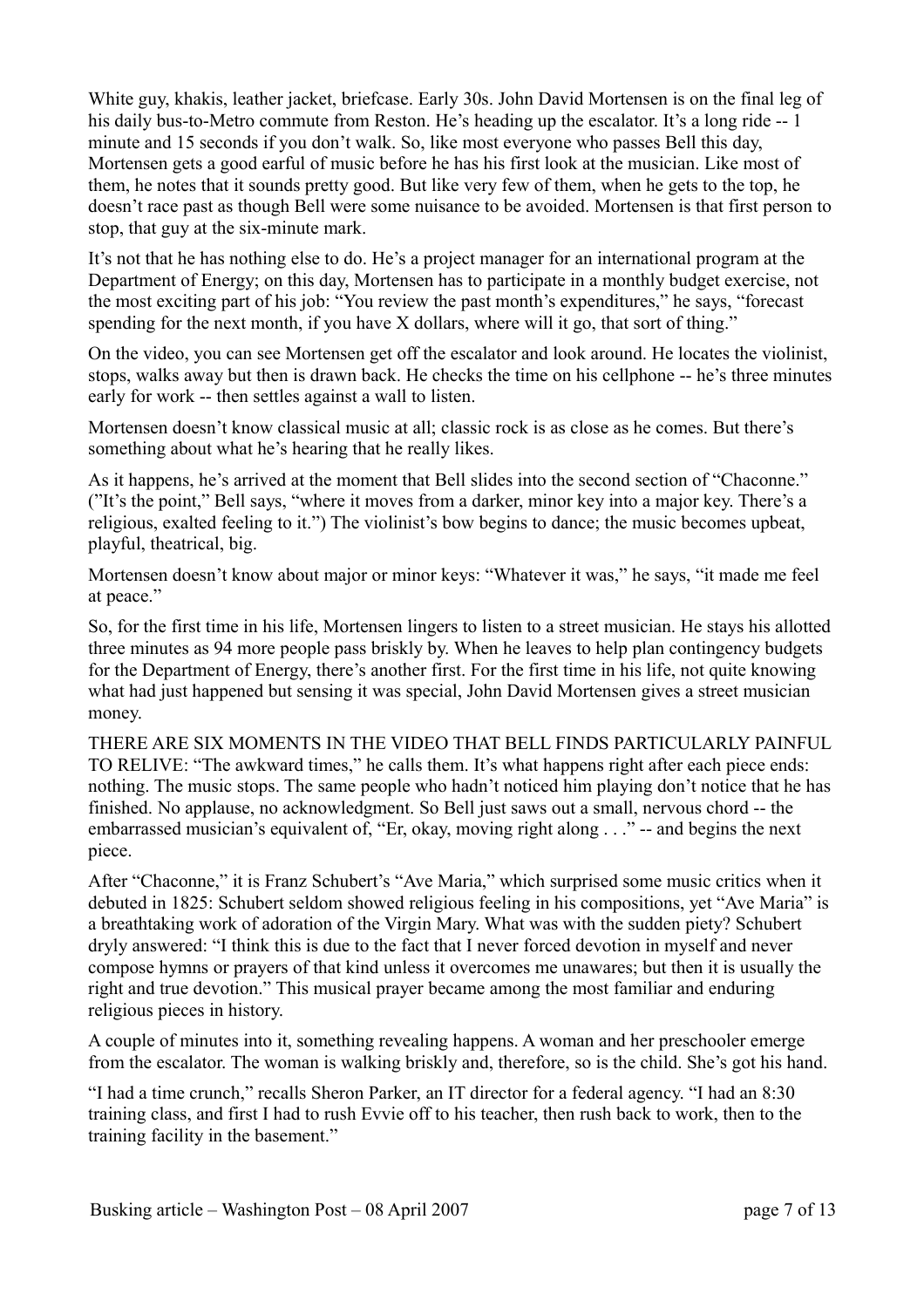Evvie is her son, Evan. Evan is 3.

You can see Evan clearly on the video. He's the cute black kid in the parka who keeps twisting around to look at Joshua Bell, as he is being propelled toward the door.

"There was a musician," Parker says, "and my son was intrigued. He wanted to pull over and listen, but I was rushed for time."

So Parker does what she has to do. She deftly moves her body between Evan's and Bell's, cutting off her son's line of sight. As they exit the arcade, Evan can still be seen craning to look. When Parker is told what she walked out on, she laughs.

"Evan is very smart!"

The poet Billy Collins once laughingly observed that all babies are born with a knowledge of poetry, because the lub-dub of the mother's heart is in iambic meter. Then, Collins said, life slowly starts to choke the poetry out of us. It may be true with music, too.

There was no ethnic or demographic pattern to distinguish the people who stayed to watch Bell, or the ones who gave money, from that vast majority who hurried on past, unheeding. Whites, blacks and Asians, young and old, men and women, were represented in all three groups. But the behavior of one demographic remained absolutely consistent. Every single time a child walked past, he or she tried to stop and watch. And every single time, a parent scooted the kid away.

IF THERE WAS ONE PERSON ON THAT DAY WHO WAS TOO BUSY TO PAY ATTENTION TO THE VIOLINIST, it was George Tindley. Tindley wasn't hurrying to get to work. He was *at*  work.

The glass doors through which most people exit the L'Enfant station lead into an indoor shopping mall, from which there are exits to the street and elevators to office buildings. The first store in the mall is an Au Bon Pain, the croissant and coffee shop where Tindley, in his 40s, works in a white uniform busing the tables, restocking the salt and pepper packets, taking out the garbage. Tindley labors under the watchful eye of his bosses, and he's supposed to be hopping, and he was.

But every minute or so, as though drawn by something not entirely within his control, Tindley would walk to the very edge of the Au Bon Pain property, keeping his toes inside the line, still on the job. Then he'd lean forward, as far out into the hallway as he could, watching the fiddler on the other side of the glass doors. The foot traffic was steady, so the doors were usually open. The sound came through pretty well.

"You could tell in one second that this guy was good, that he was clearly a professional," Tindley says. He plays the guitar, loves the sound of strings, and has no respect for a certain kind of musician.

"Most people, they play music; they don't feel it," Tindley says. "Well, that man was *feeling* it. That man was moving. Moving into the sound."

A hundred feet away, across the arcade, was the lottery line, sometimes five or six people long. They had a much better view of Bell than Tindley did, if they had just turned around. But no one did. Not in the entire 43 minutes. They just shuffled forward toward that machine spitting out numbers. Eyes on the prize.

J.T. Tillman was in that line. A computer specialist for the Department of Housing and Urban Development, he remembers every single number he played that day -- 10 of them, \$2 apiece, for a total of \$20. He doesn't recall what the violinist was playing, though. He says it sounded like generic classical music, the kind the ship's band was playing in "Titanic," before the iceberg.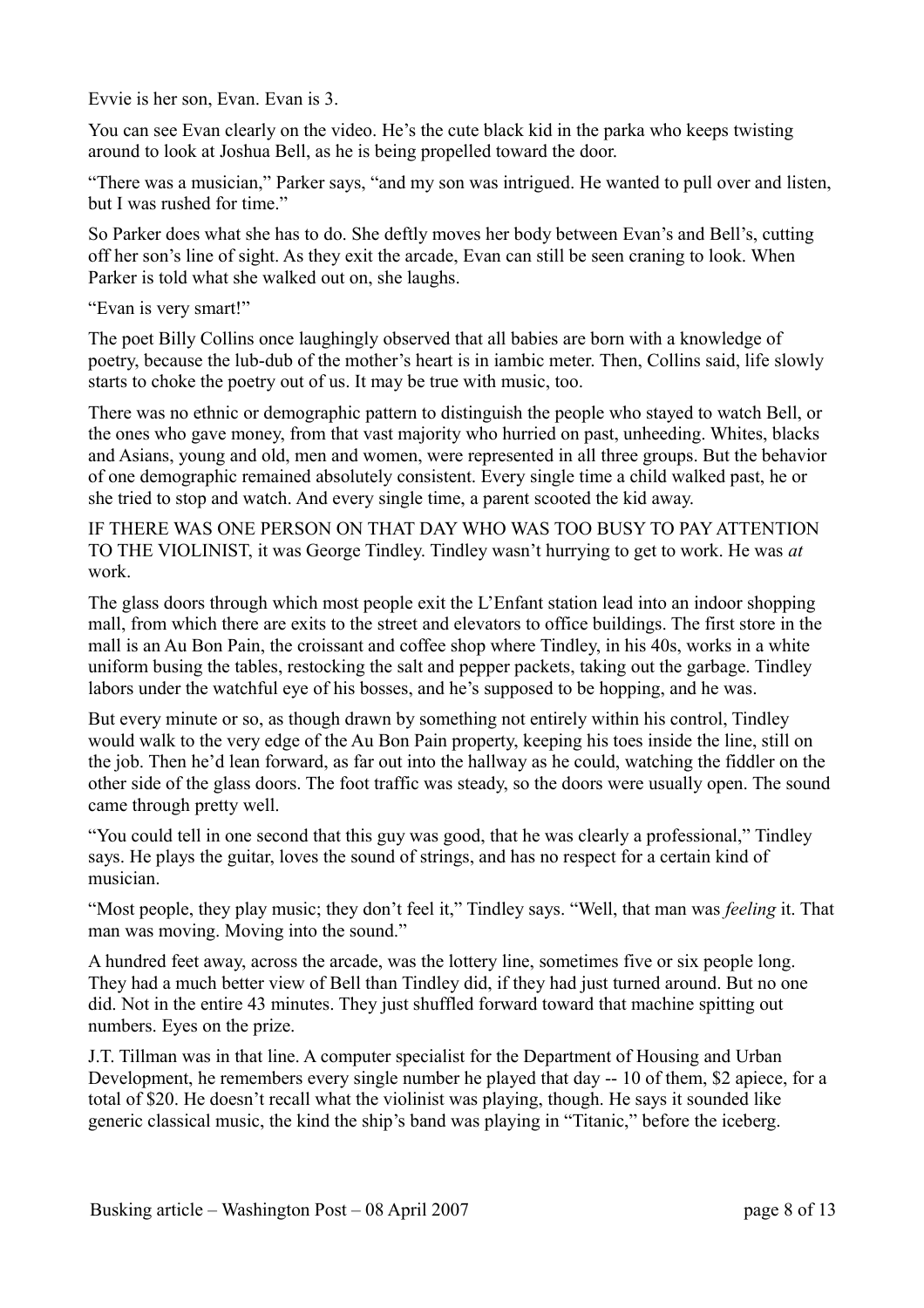"I didn't think nothing of it," Tillman says, "just a guy trying to make a couple of bucks." Tillman would have given him one or two, he said, but he spent all his cash on lotto.

When he is told that he stiffed one of the best musicians in the world, he laughs.

"Is he ever going to play around here again?"

"Yeah, but you're going to have to pay a lot to hear him."

"Damn."

Tillman didn't win the lottery, either.

BELL ENDS "AVE MARIA" TO ANOTHER THUNDEROUS SILENCE, plays Manuel Ponce's sentimental "Estrellita," then a piece by Jules Massenet, and then begins a Bach gavotte, a joyful, frolicsome, lyrical dance. It's got an Old World delicacy to it; you can imagine it entertaining bewigged dancers at a Versailles ball, or -- in a lute, fiddle and fife version -- the boot-kicking peasants of a Pieter Bruegel painting.

Watching the video weeks later, Bell finds himself mystified by one thing only. He understands why he's not drawing a crowd, in the rush of a morning workday. But: "I'm surprised at the number of people who don't pay attention at all, as if I'm invisible. Because, you know what? I'm makin' a lot of noise!"

He is. You don't need to know music at all to appreciate the simple fact that there's a guy there, playing a violin that's throwing out a whole bucket of sound; at times, Bell's bowing is so intricate that you seem to be hearing two instruments playing in harmony. So those head-forward, quickstepping passersby are a remarkable phenomenon.

Bell wonders whether their inattention may be deliberate: If you don't take visible note of the musician, you don't have to feel guilty about not forking over money; you're not complicit in a ripoff.

It may be true, but no one gave that explanation. People just said they were busy, had other things on their mind. Some who were on cellphones spoke louder as they passed Bell, to compete with that infernal racket.

And then there was Calvin Myint. Myint works for the General Services Administration. He got to the top of the escalator, turned right and headed out a door to the street. A few hours later, he had no memory that there had been a musician anywhere in sight.

"Where was he, in relation to me?"

"About four feet away."

"Oh"

There's nothing wrong with Myint's hearing. He had buds in his ear. He was listening to his iPod.

For many of us, the explosion in technology has perversely limited, not expanded, our exposure to new experiences. Increasingly, we get our news from sources that think as we already do. And with iPods, we hear what we already know; we program our own playlists.

The song that Calvin Myint was listening to was "Just Like Heaven," by the British rock band The Cure. It's a terrific song, actually. The meaning is a little opaque, and the Web is filled with earnest efforts to deconstruct it. Many are far-fetched, but some are right on point: It's about a tragic emotional disconnect. A man has found the woman of his dreams but can't express the depth of his feeling for her until she's gone. It's about failing to see the beauty of what's plainly in front of your eyes.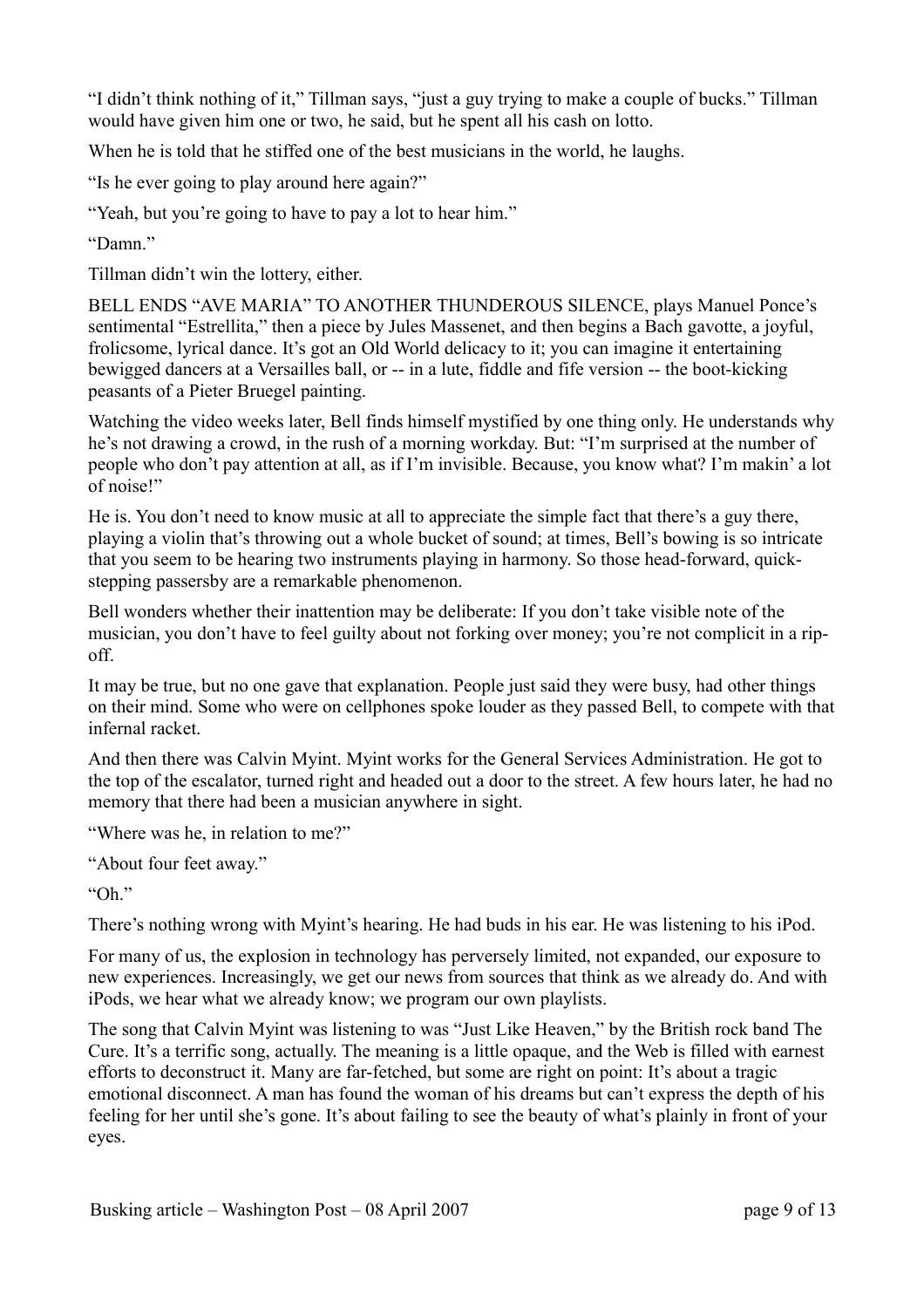"YES, I SAW THE VIOLINIST," Jackie Hessian says, "but nothing about him struck me as much of anything."

You couldn't tell that by watching her. Hessian was one of those people who gave Bell a long, hard look before walking on. It turns out that she wasn't noticing the music at all.

"I really didn't hear that much," she said. "I was just trying to figure out what he was doing there, how does this work for him, can he make much money, would it be better to start with some money in the case, or for it to be empty, so people feel sorry for you? I was analyzing it financially."

What do you do, Jackie?

"I'm a lawyer in labor relations with the United States Postal Service. I just negotiated a national contract."

THE BEST SEATS IN THE HOUSE WERE UPHOLSTERED. In the balcony, more or less. On that day, for \$5, you'd get a lot more than just a nice shine on your shoes.

Only one person occupied one of those seats when Bell played. Terence Holmes is a consultant for the Department of Transportation, and he liked the music just fine, but it was really about a shoeshine: "My father told me never to wear a suit with your shoes not cleaned and shined."

Holmes wears suits often, so he is up in that perch a lot, and he's got a good relationship with the shoeshine lady. Holmes is a good tipper and a good talker, which is a skill that came in handy that day. The shoeshine lady was upset about something, and the music got her more upset. She complained, Holmes said, that the music was too loud, and he tried to calm her down.

Edna Souza is from Brazil. She's been shining shoes at L'Enfant Plaza for six years, and she's had her fill of street musicians there; when they play, she can't hear her customers, and that's bad for business. So she fights.

Souza points to the dividing line between the Metro property, at the top of the escalator, and the arcade, which is under control of the management company that runs the mall. Sometimes, Souza says, a musician will stand on the Metro side, sometimes on the mall side. Either way, she's got him. On her speed dial, she has phone numbers for both the mall cops and the Metro cops. The musicians seldom last long.

What about Joshua Bell?

He was too loud, too, Souza says. Then she looks down at her rag, sniffs. She hates to say anything positive about these damned musicians, but: "He was pretty good, that guy. It was the first time I didn't call the police."

Souza was surprised to learn he was a famous musician, but not that people rushed blindly by him. That, she said, was predictable. "If something like this happened in Brazil, everyone would stand around to see. Not here."

Souza nods sourly toward a spot near the top of the escalator: "Couple of years ago, a homeless guy died right there. He just lay down there and died. The police came, an ambulance came, and no one even stopped to see or slowed down to look.

"People walk up the escalator, they look straight ahead. Mind your own business, eyes forward. Everyone is stressed. Do you know what I mean?"

*What is this life if, full of care,*

*We have no time to stand and stare.*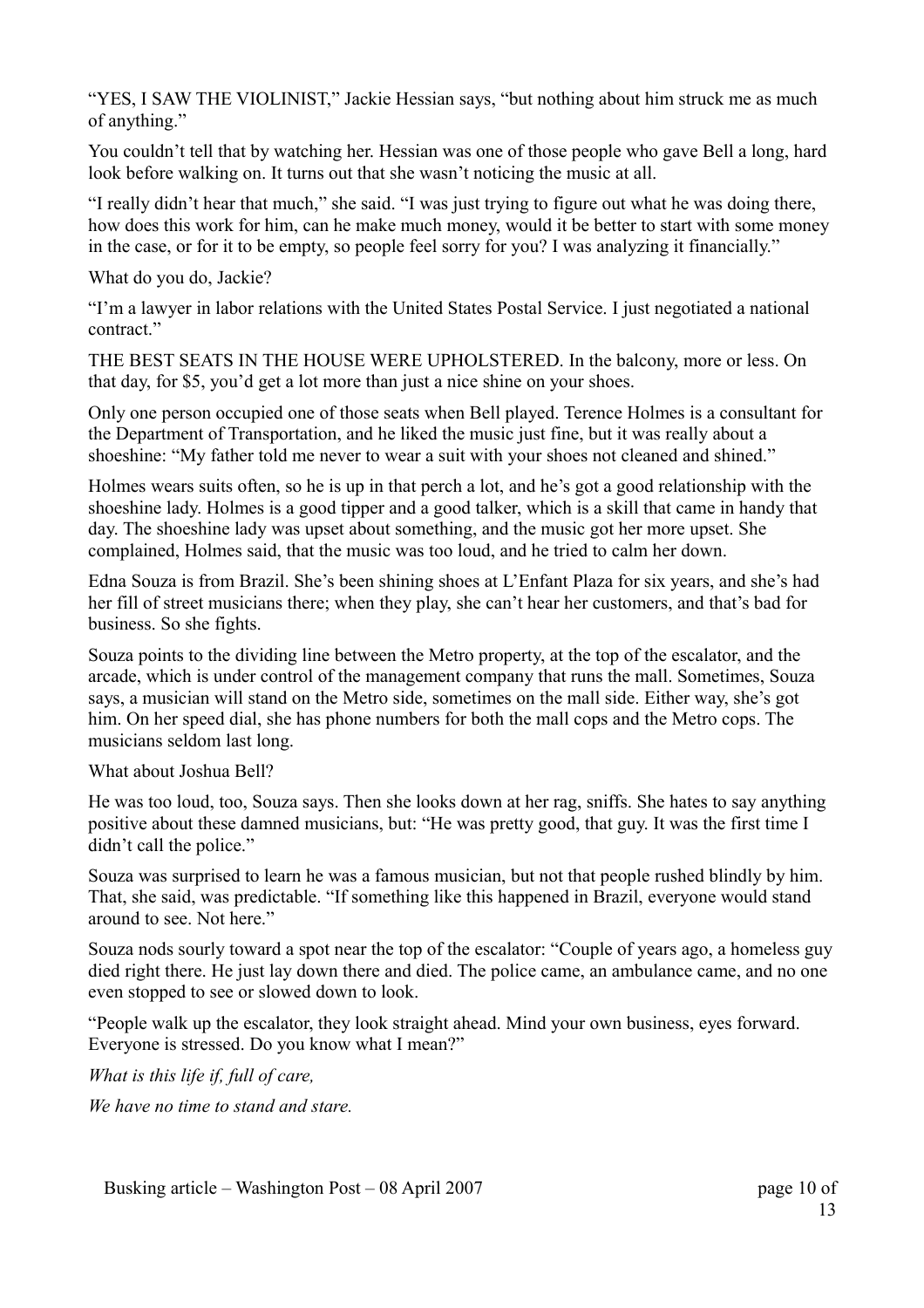-- from "Leisure," by W.H. Davies<sup>[1](#page-10-0)</sup>

Let's say Kant is right. Let's accept that we can't look at what happened on January 12 and make any judgment whatever about people's sophistication or their ability to appreciate beauty. But what about their ability to appreciate life?

We're busy. Americans have been busy, as a people, since at least 1831, when a young French sociologist named Alexis de Tocqueville visited the States and found himself impressed, bemused and slightly dismayed at the degree to which people were driven, to the exclusion of everything else, by hard work and the accumulation of wealth.

Not much has changed. Pop in a DVD of "Koyaanisqatsi," the wordless, darkly brilliant, avantgarde 1982 film about the frenetic speed of modern life. Backed by the minimalist music of Philip Glass, director Godfrey Reggio takes film clips of Americans going about their daily business, but speeds them up until they resemble assembly-line machines, robots marching lockstep to nowhere. Now look at the video from L'Enfant Plaza, in fast-forward. The Philip Glass soundtrack fits it perfectly.

"Koyaanisqatsi" is a Hopi word. It means "life out of balance."

In his 2003 book, *Timeless Beauty: In the Arts and Everyday Life*, British author John Lane writes about the loss of the appreciation for beauty in the modern world. The experiment at L'Enfant Plaza may be symptomatic of that, he said -- not because people didn't have the capacity to understand beauty, but because it was irrelevant to them.

"This is about having the wrong priorities," Lane said.

If we can't take the time out of our lives to stay a moment and listen to one of the best musicians on Earth play some of the best music ever written; if the surge of modern life so overpowers us that we are deaf and blind to something like that -- then what else are we missing?

That's what the Welsh poet W.H. Davies meant in 1911 when he published those two lines that begin this section. They made him famous. The thought was simple, even primitive, but somehow no one had put it quite that way before.

Of course, Davies had an advantage -- an advantage of perception. He wasn't a tradesman or a laborer or a bureaucrat or a consultant or a policy analyst or a labor lawyer or a program manager. He was a hobo.

THE CULTURAL HERO OF THE DAY ARRIVED AT L'ENFANT PLAZA PRETTY LATE, in the unprepossessing figure of one John Picarello, a smallish man with a baldish head.

Picarello hit the top of the escalator just after Bell began his final piece, a reprise of "Chaconne." In the video, you see Picarello stop dead in his tracks, locate the source of the music, and then retreat to the other end of the arcade. He takes up a position past the shoeshine stand, across from that lottery line, and he will not budge for the next nine minutes.

Like all the passersby interviewed for this article, Picarello was stopped by a reporter after he left the building, and was asked for his phone number. Like everyone, he was told only that this was to be an article about commuting. When he was called later in the day, like everyone else, he was first asked if anything unusual had happened to him on his trip into work. Of the more than 40 people contacted, Picarello was the only one who immediately mentioned the violinist.

"There was a musician playing at the top of the escalator at L'Enfant Plaza."

Haven't you seen musicians there before?

<span id="page-10-0"></span><sup>1</sup> W.H. Davies: Welsh poet and writer , 3 July 1871 – 26 September 1940

Busking article – Washington Post – 08 April 2007 page 11 of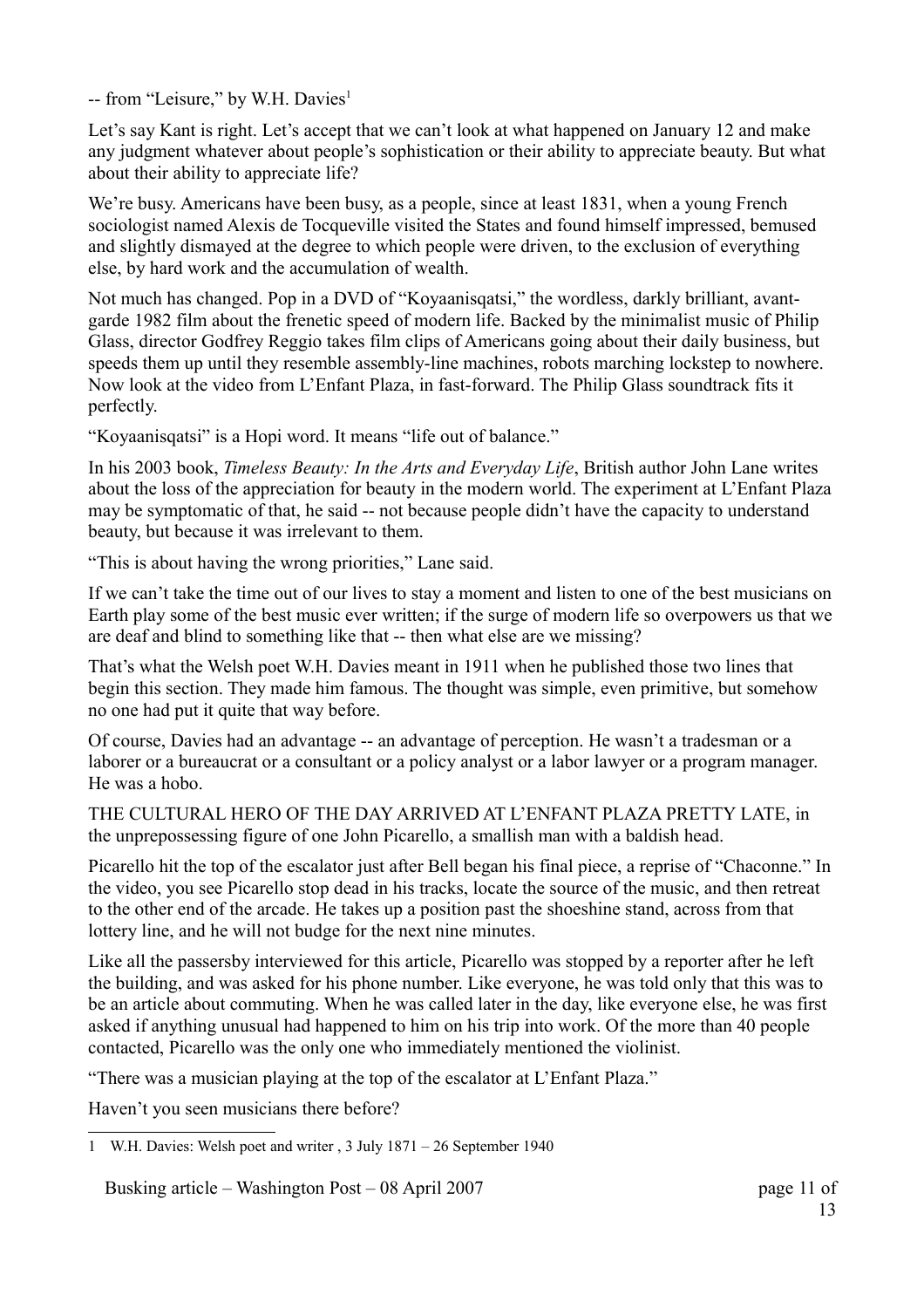"Not like this one."

What do you mean?

"This was a superb violinist. I've never heard anyone of that caliber. He was technically proficient, with very good phrasing. He had a good fiddle, too, with a big, lush sound. I walked a distance away, to hear him. I didn't want to be intrusive on his space."

## Really?

"Really. It was that kind of experience. It was a treat, just a brilliant, incredible way to start the day."

Picarello knows classical music. He is a fan of Joshua Bell but didn't recognize him; he hadn't seen a recent photo, and besides, for most of the time Picarello was pretty far away. But he knew this was not a run-of-the-mill guy out there, performing. On the video, you can see Picarello look around him now and then, almost bewildered.

"Yeah, other people just were not getting it. It just wasn't registering. That was baffling to me."

When Picarello was growing up in New York, he studied violin seriously, intending to be a concert musician. But he gave it up at 18, when he decided he'd never be good enough to make it pay. Life does that to you sometimes. Sometimes, you have to do the prudent thing. So he went into another line of work. He's a supervisor at the U.S. Postal Service. Doesn't play the violin much, anymore.

When he left, Picarello says, "I humbly threw in \$5." It was humble: You can actually see that on the video. Picarello walks up, barely looking at Bell, and tosses in the money. Then, as if embarrassed, he quickly walks away from the man he once wanted to be.

Does he have regrets about how things worked out?

The postal supervisor considers this.

"No. If you love something but choose not to do it professionally, it's not a waste. Because, you know, you still have it. You have it forever."

BELL THINKS HE DID HIS BEST WORK OF THE DAY IN THOSE FINAL FEW MINUTES, in the second "Chaconne." And that also was the first time more than one person at a time was listening. As Picarello stood in the back, Janice Olu arrived and took up a position a few feet away from Bell. Olu, a public trust officer with HUD, also played the violin as a kid. She didn't know the name of the piece she was hearing, but she knew the man playing it has a gift.

Olu was on a coffee break and stayed as long as she dared. As she turned to go, she whispered to the stranger next to her, "I *really* don't want to leave." The stranger standing next to her happened to be working for The Washington Post.

In preparing for this event, editors at The Post Magazine discussed how to deal with likely outcomes. The most widely held assumption was that there could well be a problem with crowd control: In a demographic as sophisticated as Washington, the thinking went, several people would surely recognize Bell. Nervous "what-if" scenarios abounded. As people gathered, what if others stopped just to see what the attraction was? Word would spread through the crowd. Cameras would flash. More people flock to the scene; rush-hour pedestrian traffic backs up; tempers flare; the National Guard is called; tear gas, rubber bullets, etc.

As it happens, exactly one person recognized Bell, and she didn't arrive until near the very end. For Stacy Furukawa, a demographer at the Commerce Department, there was no doubt. She doesn't know much about classical music, but she had been in the audience three weeks earlier, at Bell's free concert at the Library of Congress. And here he was, the international virtuoso, sawing away,

Busking article – Washington Post – 08 April 2007 page 12 of